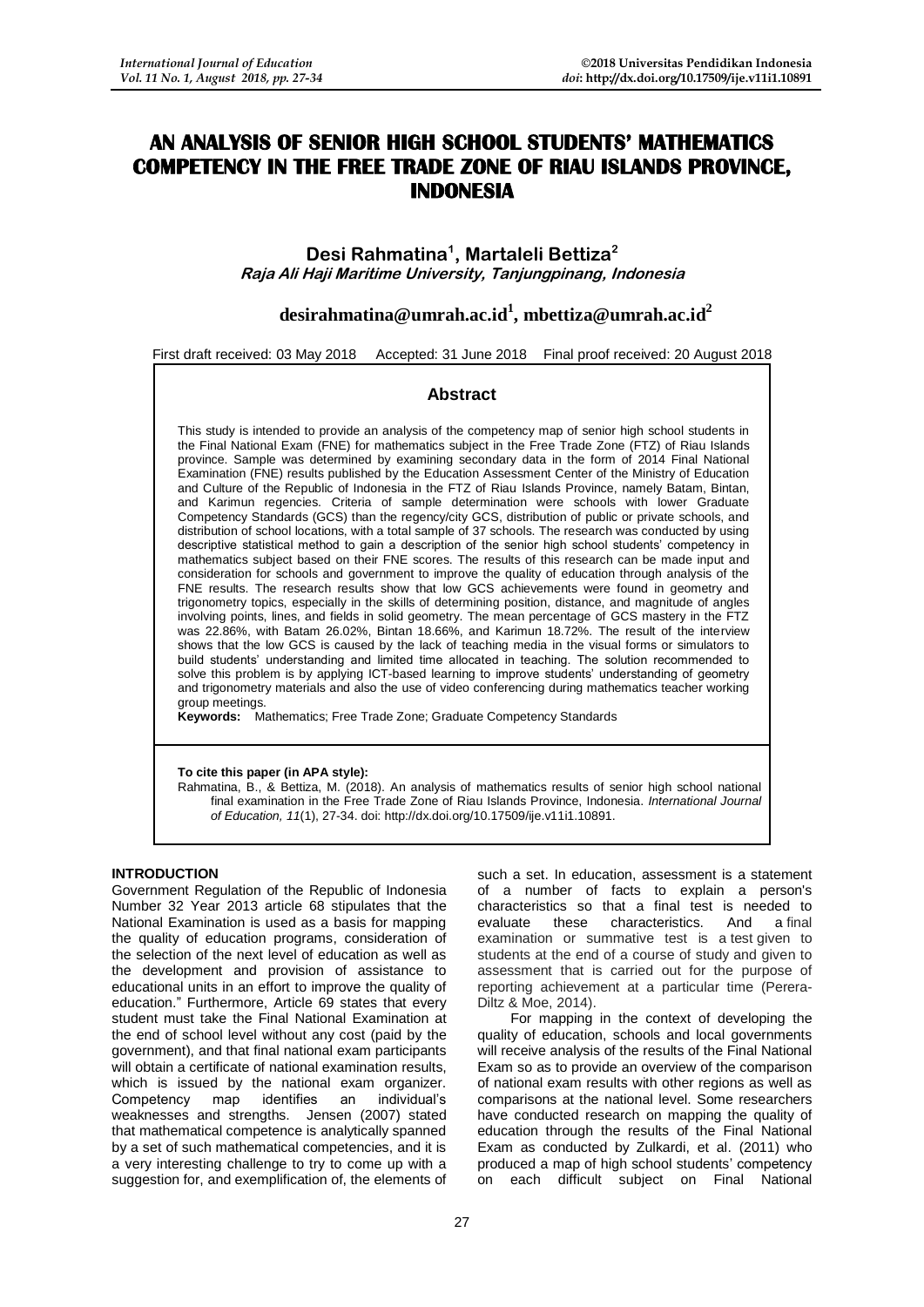Examination. The map was generated using PPMP Software version 2.4. According to Luneta (2015) reported that geometry is difficult to teach as well as to learn, the majority of students did not understand of the basic concepts in geometry, students did not understand the questions and did not know what to do as a result of final grade 12 examination and most mathematics teachers do not seem to have the knowledge and instructional skills required to explain concepts in geometry.

In addition, Fabiyi (2017) surveyed 500 senior secondary school students in Ekiti State, Nigeria and recommended that the identified difficult geometry concepts in mathematics should be taught by using appropriate teachers' method of instruction and instructional materials. And the research of Pratiwi, et al. (2011) found that the factors causing low achievements among students include the level of competency tested on the Final National Examination being too difficult and students not mastering the conceptual basis and the variation of cases that may arise from the concept. The solutions offered in their research include improving teacher competence in studying curriculum, improving the teaching materials, and meeting the needs of learning facilities that support national examination.

Because there has been no research on the results of final national examination in the FTD of Riau Islands, herein we analyze the results of the Final National Examination for Senior High School in the subject of mathematics in Riau Islands or Kepri Province. Riau Islands province is an archipelagic region, where 95% of its territory comprises of an ocean with 2,408 islands. The geographical position affects the speed and accuracy of the information received by the local governments from the central government. In this research, we will study the possible factors that cause the low of GCS in mathematics and then we will formulate solutions to solve the problems.

## **METHOD**

Qualitative approach method was used in this research to analyze the mathematics scores of senior high school students in their national exam in the FTZ. The primary data were obtained through interviews and questionnaires filled in by senior high school mathematics teachers and senior high school graduates in the FTZ, and secondary data in the forms of FNE scores published by the Center of Education Assessment (Ind. Puspendik) of the Ministry of Education and Culture of Indonesia (MoEC, 2014). Sample comprised of schools in the FTZ, senior high school graduates, and senior high school mathematics teachers in the FTZ. The senior high school graduates serve as respondents in this study to provide information about the problems experienced by them while in schools in terms of mastery of GCS. They were pre-service teachers or students of Mathematics Education Department of Maritime University Raja Ali Haji academic year 2014/2015. The students were selected purposively on the basis of convenience of accessible data. These students were further selected based on their school origins, namely the schools located in the Free Trade Zones. In addition to senior high school graduates, mathematics teachers were selected as respondents to obtain information about problems, causal factors, and solutions regarding GCS problems. The schools were sampled purposively, based on the following criteria:

- 1. Graduate Competency Standard (GCS) is said to be problematic if the percentage GCS mastery is below that of the regional (Riau Islands Province) or the national GCS.
- 2. GCS of the school is said to be problematic if the percentage of GCS mastery at the school level is below the average of GCS of the FTZ.

Senior High School populations in the FTZ are shown in table 1 and 2.

| No.   | City/regency          | Senior high school | Number of school |    |
|-------|-----------------------|--------------------|------------------|----|
|       |                       | <b>Public</b>      | Private          |    |
|       | Batam City            |                    | 231              | 38 |
| 2     | <b>Bintan Regency</b> | 8                  |                  |    |
| 3     | Karimun Regency       | 14                 |                  | 17 |
| TOTAL |                       | 39                 | 25               | 64 |

Table 1. The number of senior high schools in the FTZ year 2014

# Table 2. The number of school taken as sample

| No.          | City/district         |        | Senior High School |    |  |
|--------------|-----------------------|--------|--------------------|----|--|
|              |                       | Public | Private            |    |  |
|              | <b>Batam City</b>     |        | 14                 | 21 |  |
|              | <b>Bintan Regency</b> |        |                    | 6  |  |
| 3            | Karimun Regency       |        |                    | 10 |  |
| <b>TOTAL</b> |                       | 21     | 16                 | 37 |  |

Source: Education Authorities of Riau Islands Province

After sample schools were established, the teachers who taught mathematics subject were randomly extracted from the sample schools for an in-depth interview of the underlying causes of the problems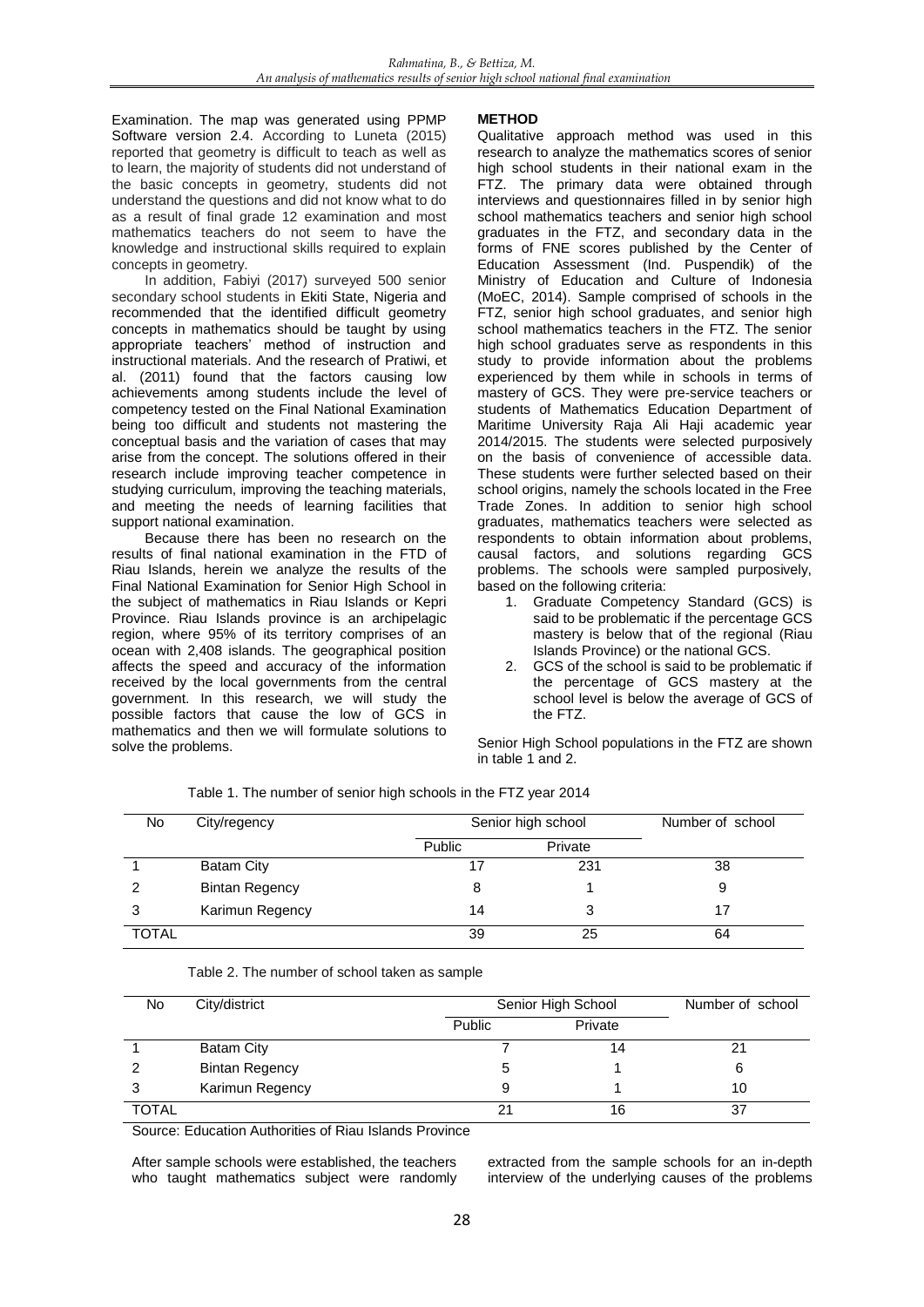of students' low GCS on the subject of mathematics and discussion on the solutions to the problems. In addition to interview with math subject teachers, questionnaires were distributed to senior high school graduates who passed the Final National Examination in the Free Trade Zones to get an overview of their schooling experience related to the achievement of GCS.

#### **RESULTS AND DISCUSSION** *Competency standard of mathematics subject for natural science concentration*

The mastery of GCS in each of the FTZs consisting of Batam City, Bintan Regency, and Karimun Regency is shown in Figure 2 and graduate competency standards (GCS) of the natural science concentration students are shown in table 3.

Table 3. Graduate competency standards for natural science concentration

| No | <b>Skills Tested</b>                                                                                                                                                                                                                           |
|----|------------------------------------------------------------------------------------------------------------------------------------------------------------------------------------------------------------------------------------------------|
|    | Using mathematical logic for problem solving<br>Solving problems related to rules of number rank, root and logarithm, simple algebraic functions,<br>quadratic functions, exponential function and graphs, compositional functions and inverse |
| 2  | functions, systems of linear equations, equations and quadratic inequalities<br>Determining the position, distance and magnitude of the angle that involves points, lines, and                                                                 |
| 3  | planes in solid geometry.                                                                                                                                                                                                                      |
| 4  | Using comparison, functions, equations, identities and trigonometric formulas in troubleshooting.<br>Understanding the concept of limits, derivatives and integrals of algebraic functions and                                                 |
| 5  | trigonometric functions, and to apply them in problem solving.<br>Processing, presenting and interpreting data, and being able to understand the rules of                                                                                      |

6 enumeration, permutations, combinations, opportunities of occurrence and being able to apply them in problem solving.



Figure 2. Achievements of GCS for students of the natural science concentration

From Figure 2, it can be seen that the achievements of GCS for mathematics in the FTZ were greater than the achievements of GCS for the same subject in the province of Riau Islands, but lower than the National GCS level.

The achievement of GCS in the FTZ compared to the achievement of GCS at the level of Riau Islands Province and the National level is shown in figure 3. The figure shows that GCS achievement in Batam exceeded the achievement of GCS of Riau

Islands province, but was still under the national GCS.

The highest percentage of understanding level for the first competence listed in GCS in the FTZ is for using mathematical logic in problem solving, namely for 58.77% (Batam City) and the lowest GCS mastery is for GCS determining position, distance, and angle which involves point, line, and field in three dimensional shapes for 18.66% (Bintan District).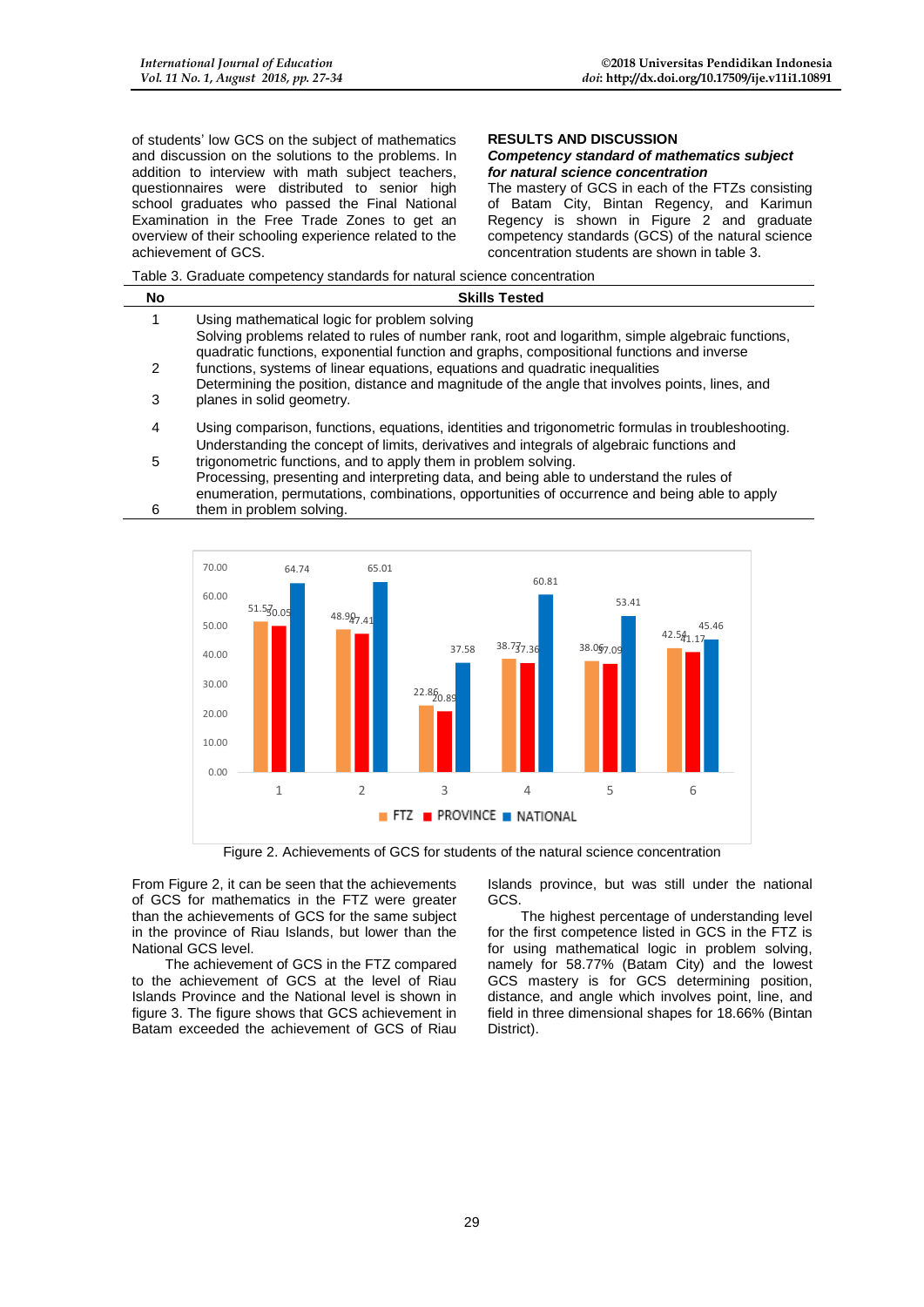

Figure 3. Comparison of senior high school GCS achievement of Natural Science concentration in the FTZ

#### *Competency standard of mathematics subject for social science concentration*

Similar to the percentage of GCS mastery for natural science concentration, Batam also gained the highest GCS for the social science concentration in the FTZ, with the highest score for the ability to understand limit function, derivative, extreme value, and integral and apply it in problem solving

(46.82%), and the lowest percentage of 30.5% was gained by Bintan for the first competency listed in GCS, which is for using mathematical logic in problem solving. More details on the mastery of GCS for the social science concentration students are shown in in Figure 4 and table 4.

#### Table 4. Graduate competency standard for social science concentration

- 
- No Ability Tested
- 1 Using mathematical logic for problem solving
- 2 Solving problems related to rules of number rank, root and logarithm, simple algebraic functions, quadratic functions, exponential function and graphs, compositional functions and inverse functions, systems of linear equations, equations and quadratic inequalities
- 3 Understanding limits of functions, derivatives, extreme values, and integrals and apply them in problem solving.
- 4 Processing, presenting, and interpreting data and understanding the rules of enumeration, permutations, combinations and probability and being able to apply them in problem solving.



Figure 4. Achievement of Mathematics in the GCS of the social science concentration in the FTZ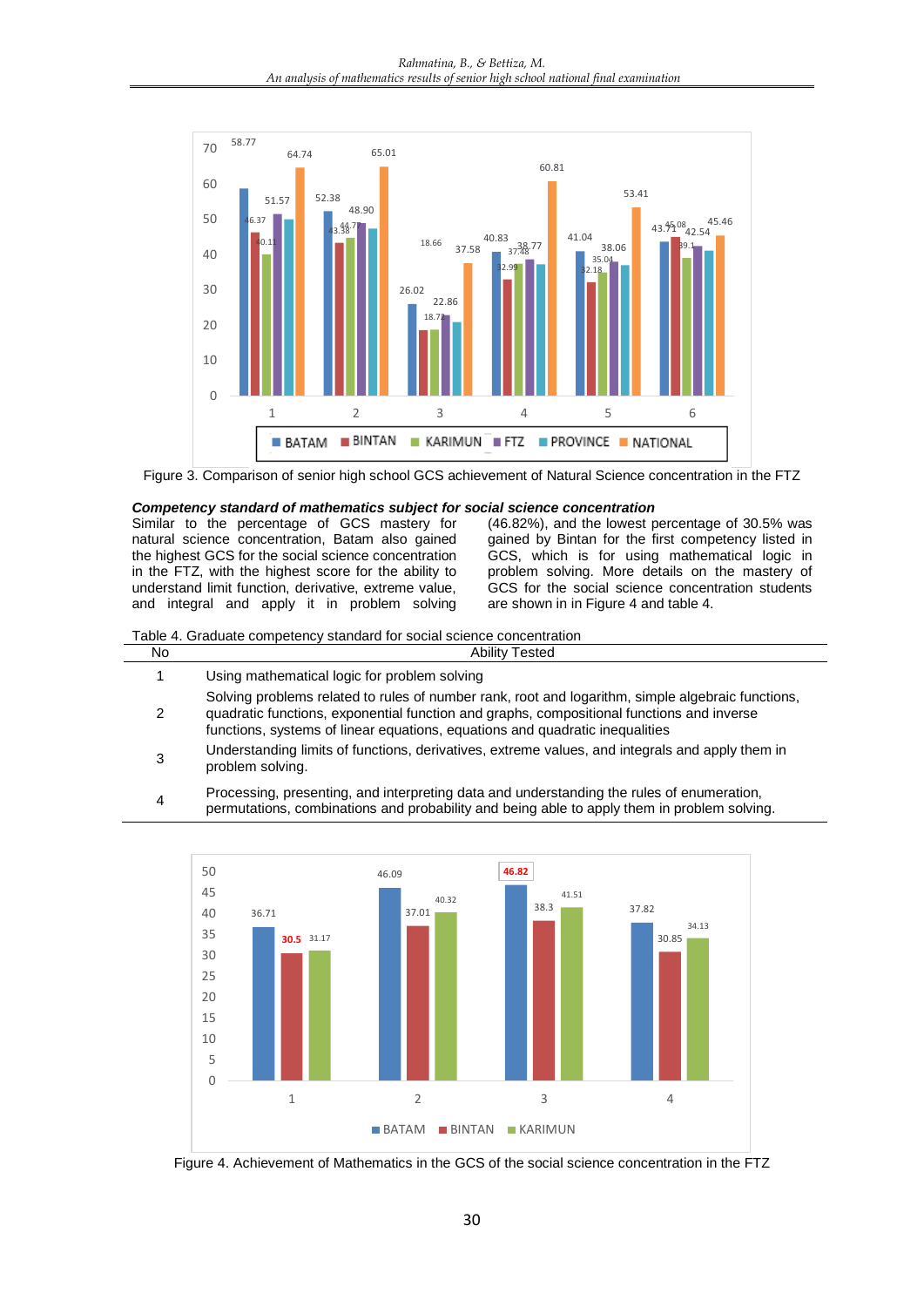

Figure 5. Comparison of mastery of Mathematics in the GCS for social science concentration

Comparison of the mathematics skills of the social science concentration students in the FTZ, as illustrated in Figure 5, indicates that the Free Trade Zones obtained higher GCS level than the regional level only for the fourth competency listed in the GCS, namely processing, presenting, and GCS, namely processing, presenting, and interpreting the data and understanding the rules of enumeration, permutations, combinations and probabilities and being able to apply them in solving problems (35.70%). Meanwhile, for the regional level, the percentage was 34.97%. However, GCS mastery in the FTZ and regional areas was far below the GCS at the National level.

Based on the above descriptive analysis, it can be concluded that GCS is found to be most problematic among students of natural science concentration, namely on the skills of geometry. Indeed, this particular topic has presented teachers and students with problems since 2013. Data of Riau Islands Provincial Education Department on the percentage of mastery of geometry material on mathematics problems on the 2013/2014 Final National Examination for senior high schools in the FTZ of Batam, Bintan and Karimun cities/regencies are shown in table 5.

Table 5. Percentages of mastery on mathematical test of the 2013/2014 FNE for natural science

| concentration in the FTZ          |              |               |         |          |          |
|-----------------------------------|--------------|---------------|---------|----------|----------|
| Ability tested                    | City/Regency |               |         | Kepri    | National |
|                                   | <b>Batam</b> | <b>Bintan</b> | Karimun | province |          |
| Students can calculate the        |              |               |         |          |          |
| distance from point to line on a  | 42.69        | 27.32         | 31.87   | 36.58    | 49.14    |
| geometry                          |              |               |         |          |          |
| Students can calculate the        |              |               |         |          |          |
| distance from point to field in a | 61.46        | 22.09         | 37.68   | 49.46    | 60.07    |
| geometry                          |              |               |         |          |          |

Source: Education Authorities of Riau Islands Province

Based on data presented in table 5, the mastery of natural science concentration students on the topic of distance in solid geometry in the FTZ was below the percentage of the national level, except for Batam, where the percentage of mastery of students on the topic was 61.46%, which is above the percentage of mastery nationally of 60.07%.

The result of mastery of the mathematics topics in the 2014/2015 final national examination in the FTZ is shown in table 6.

Table 6. Percentages of students' mastery of mathematics problems in the 2014/2015 Final National Examination of the natural science concentration the FTZ areas

| Ability tested                                                                  | City/Regency |               |         | Province | National |
|---------------------------------------------------------------------------------|--------------|---------------|---------|----------|----------|
|                                                                                 | <b>Batam</b> | <b>Bintan</b> | Karimun |          |          |
| Students can calculate the<br>distance from a point to a plane                  | 24.84        | 14.25         | 14.22   | 17 71    | 35.08    |
| Students can calculate the<br>distance from a point to field in a<br>space wake | 27.19        | 23.06         | 23.22   | 24.06    | 40.07    |

Source: Center for Education Assessment of the MoEC

Table 6 indicates that the mastery of high school students on geometry was very low. The same is true for the percentage of mastery on the Mathematics subjects in the National Examination for senior high school with natural science concentration for the academic year 2013/2014, in which senior high school students in Batam got a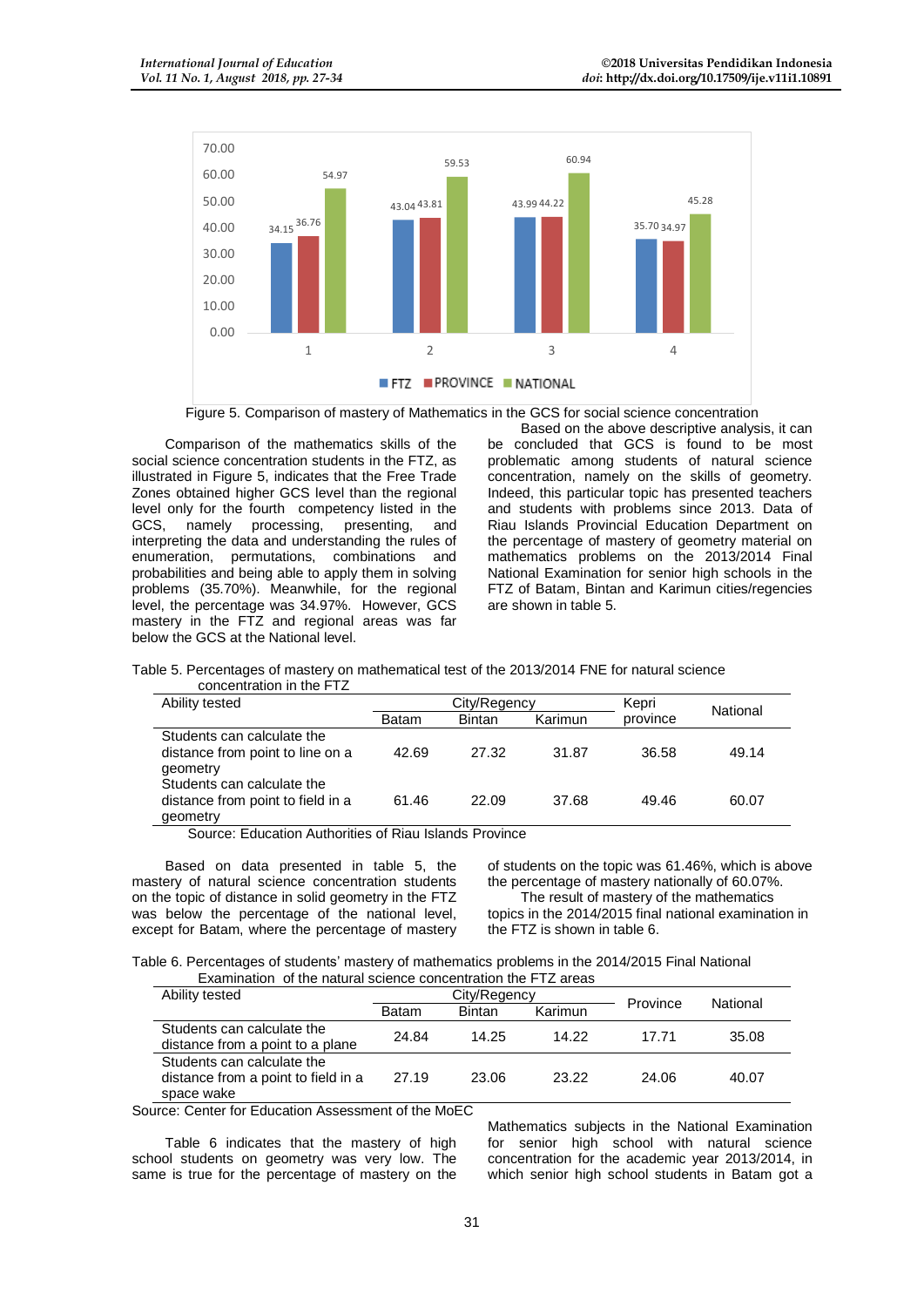higher percentage of mastery of geometry material at the regional level.

#### **Senior High School Graduate Perceptions about Mastery of GCS**

Results on analysis of the opinions and perceptions of senior high school graduates in the FTZ areas, in this case the pre-service teachers of Mathematics Education Department of Maritime University Raja Ali Haji academic year 2014/2015 of their experience during their study in high school majoring in natural science on geometry material are shown in table 8. The question is:

*Have you ever studied the topic of geometric distance in your school? If yes, tell us about the classroom learning experience.*

The senior high school graduates in the FTZ responded that they have learned about the topic of geometric distance in senior high school. Table 7 presents a background description of the respondents, and their perceptions and experiences are summarized in table 8.

Table 8. Summary of students' learning experience of geometry concept in school in the FTZ areas High Schools in University entrance exam Learning experience at high school

| the FTZ |                                                                                                        | $\frac{1}{2}$ in the concentration of the commitment of the concentration of the concentration of the concentration of the concentration of the concentration of the concentration of the concentration of the concentration of t                                                                                                                                                                                                                                                                                      |
|---------|--------------------------------------------------------------------------------------------------------|------------------------------------------------------------------------------------------------------------------------------------------------------------------------------------------------------------------------------------------------------------------------------------------------------------------------------------------------------------------------------------------------------------------------------------------------------------------------------------------------------------------------|
| Batam   | <b>SNMPTN (National</b><br><b>Higher Education</b><br>Entrance Exam based on<br>academic achievements) | Discussion about the distance between a point, a line and a<br>field on a plane was taught at the end of the semester, and<br>the teacher did not explain in detail because of time<br>constraints with the School Exam. Obstacles encountered<br>include the learning process that did not use media or<br>supporting software, so it was difficult to imagine the object in<br>question. In order to easily understand the concept, the<br>explanation of solid geometry must use media or supporting<br>application |
| Bintan  | <b>SBMPTN (Joint Entrance</b><br><b>Test for State</b><br>Universities)                                | The media used in learning geometry were only the ruler and<br>some common stationery. The teacher explained in one<br>direction regardless of whether the student understood it or<br>not, and without allowing dialogue or questions.                                                                                                                                                                                                                                                                                |
| Karimun | <b>SBMPTN</b>                                                                                          | During discussion on the three-dimensional geometry, I did<br>not have a sufficient and precise understanding of distance in<br>geometry. The teacher explained by using the cube, beam,<br>and other three-dimensional objects, sometimes using LCD<br>Projector. The method used was the lecturing method, no<br>group discussion. I had difficulties to imagine three-<br>dimensional objects when dealing with the questions                                                                                       |

Based on the analysis in table 8, it can be concluded that the pre-service teachers (students majoring in mathematics education of the fourth semester IV) who just completed high school education in the academic year 2013/2014 lack understanding of basic materials on solid geometry, and had difficulty in reasoning and imagining the concept of distance in space. The lack of understanding and the low ability of students in working on problems related to solid geometry require a problem-solving model. There were even students who say that they skipped questions on geometry in the Final National Exam or SBMPTN, especially on the topic of the distance between points, a point and a line, and between lines. Results of mastery of senior high school students and the opinions of high school graduate about the topic of geometry as shown in the tables above become the reason why the authors are interested in examining more about the problems in teaching materials on geometry as part of the subject of

mathematics in school. The authors went on reviewing the learning model and the teaching method used by teachers, the preparation and formulation of indicators of achievement of Lesson Plan, and the level of students' understanding of the topic on geometry. The research was conducted in the FTZ areas, as special economic areas, to find a suitable model in improving students' understanding of solid geometry in the FTZ regions.

#### **Perceptions of Mathematics Teachers of the Problems of GCS Mastery**

Respondents in this study, in addition to high school graduates, also included math teachers in schools in the FTZ regions. The results of questionnaires and interviews with teachers are expected to provide an overview of the problem, the causes of the problem, and alternative problem solutions, especially on GCS, particularly on the topic of geometry. The results of questionnaires about the mastery of GCS distributed to the math teachers in the natural science concentration the FTZ are shown in table 9.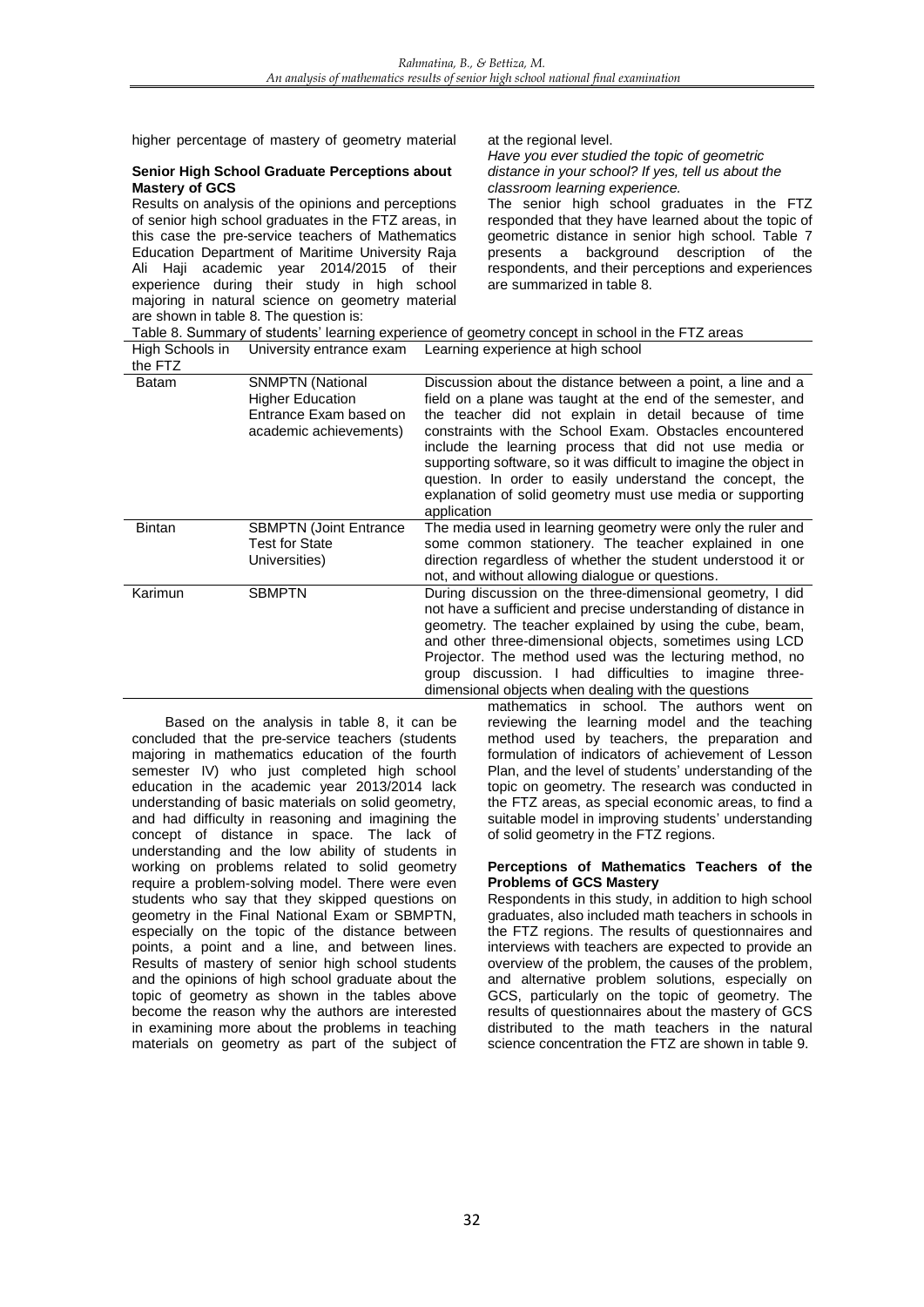| <b>Competency tested</b>                                                                                                       | <b>Problem</b>                                                                                                                                                                                                                                   | Problem-causing                                                                                                                                                                                                                          | <b>Alternative Solutions</b>                                              |  |
|--------------------------------------------------------------------------------------------------------------------------------|--------------------------------------------------------------------------------------------------------------------------------------------------------------------------------------------------------------------------------------------------|------------------------------------------------------------------------------------------------------------------------------------------------------------------------------------------------------------------------------------------|---------------------------------------------------------------------------|--|
|                                                                                                                                |                                                                                                                                                                                                                                                  | <b>Factors</b>                                                                                                                                                                                                                           |                                                                           |  |
| Determining the<br>position, distance, and<br>magnitude of an angle<br>that involves points,<br>lines, and planes in<br>space. | <b>Students</b><br>have<br>$\bullet$<br>difficulty<br>imagining<br>the shape of the<br>solid geometry to be<br>solved, looking for<br>the<br>distance<br>and<br>large angles, points,<br>lines, and planes in<br>dimensional<br>three<br>shapes. | Lack<br>of<br>learning<br>media to make it<br>easier for students<br>to understand the<br>concept<br>to<br>determine distance<br>point<br>and<br>оf<br>lines and<br>angles,<br>three-<br>in.<br>space<br>dimensional<br>shapes.<br>Three | Using<br>learning<br>٠<br>software such as<br>wingeom<br>and<br>geogebra. |  |
|                                                                                                                                |                                                                                                                                                                                                                                                  | dimensional/solid<br>geometry is a<br>learning material<br>that requires a                                                                                                                                                               |                                                                           |  |
|                                                                                                                                |                                                                                                                                                                                                                                                  | means to visualize<br>the shapes.                                                                                                                                                                                                        |                                                                           |  |

Table 9. Summary of mathematics teacher's perceptions of the mastery of Mathematics of natural science concentration students.

Interviews with high school math teachers in the FTZ gave results on a number of external factors as the causes of the low achievement of senior high school students' GCS in the FTZ regions. First is the low participation of students in completing tasks given by teachers and the large number of students skipping or doing homework at school. As a result, students are not sufficiently trained to solve math problems, thereby making it more difficult for students to work on the Final National Exam problems.

Second is students' low attendance. This is caused by some students helping their parents in earning money to meet family needs, especially with students in Bintan and Karimun areas who generally have parents who work as fishermen. At harvest time, the senior high school students also help their parents, making them skip school. This low attendance affects the ability of students in mastering mathematics lessons, especially if the fish harvest time approaches the Final National Exam time.

Third is a lack of school facilities to support the achievements of GCS. Some schools do not have a computer lab. As a result, students are not introduced to the use of mathematics learning applications, especially for the achievement of GCS geometry. Presenting the material on geometry visually will facilitate students' understanding.

Fourth is teachers' lack of mastery of appropriate learning methods to create active, creative, effective and fun learning). Fifth is students' low enthusiasm and willingness to perform tasks, as indicated by students not making their homework. As a result, it is difficult for teachers difficult to measure the level of students' ability in mathematics.

Sixth, teachers find it difficult to judge students' ability from a given task because most tasks are solved by working with other students, not individually.

Seventh, the geographical position of Riau Islands Province as an archipelagic area causes teachers to experience obstacles in attending Mathematics Teacher Working Group (Ind. MGMP) activities due to the considerable distance perpetuated by the lack of public transportation and the requirement to cross the seas. The participation of the teachers in the subject teachers' forum is very important to get the latest information on teaching materials and teaching methods. In the teachers' forum, discussion on mathematics teaching problems in senior high school is often held. The lack of teachers participating actively in the subject teachers' forum can lower the quality of teaching.

The results of the study support the research conducted by Zulkardi (2011), reporting that one of the factors that cause students' lack of mastery of mathematics in the senior high school Final National Examination is the lack of opportunities or forums for mathematics teachers, such as the Indonesian MGMP, for sharing and collaboration to make preparation for teaching and also to practice solving questions appropriate for all levels. However, in contrast to the present research results, the research by Rasto, et al. (2011) found that the factors causing the low achievement of GCS of senior high school students in mathematics subjects was teachers' lack of knowledge about learning models and strategies in teaching.

As for the sub-topic of mathematics subject in which students had low mastery, particularly on solid geometry, the results of research conducted by Kaniawati and Ramalis (2012) instead revealed that the students had low cognitive ability to determine and resolve, especially the topics of Algebra, Equality and inequality, and Trigonometry.

## **The solutions**

Based on the findings in the research, four solutions are formulated and offered to solve the problem of low GSC mastery among senior high school